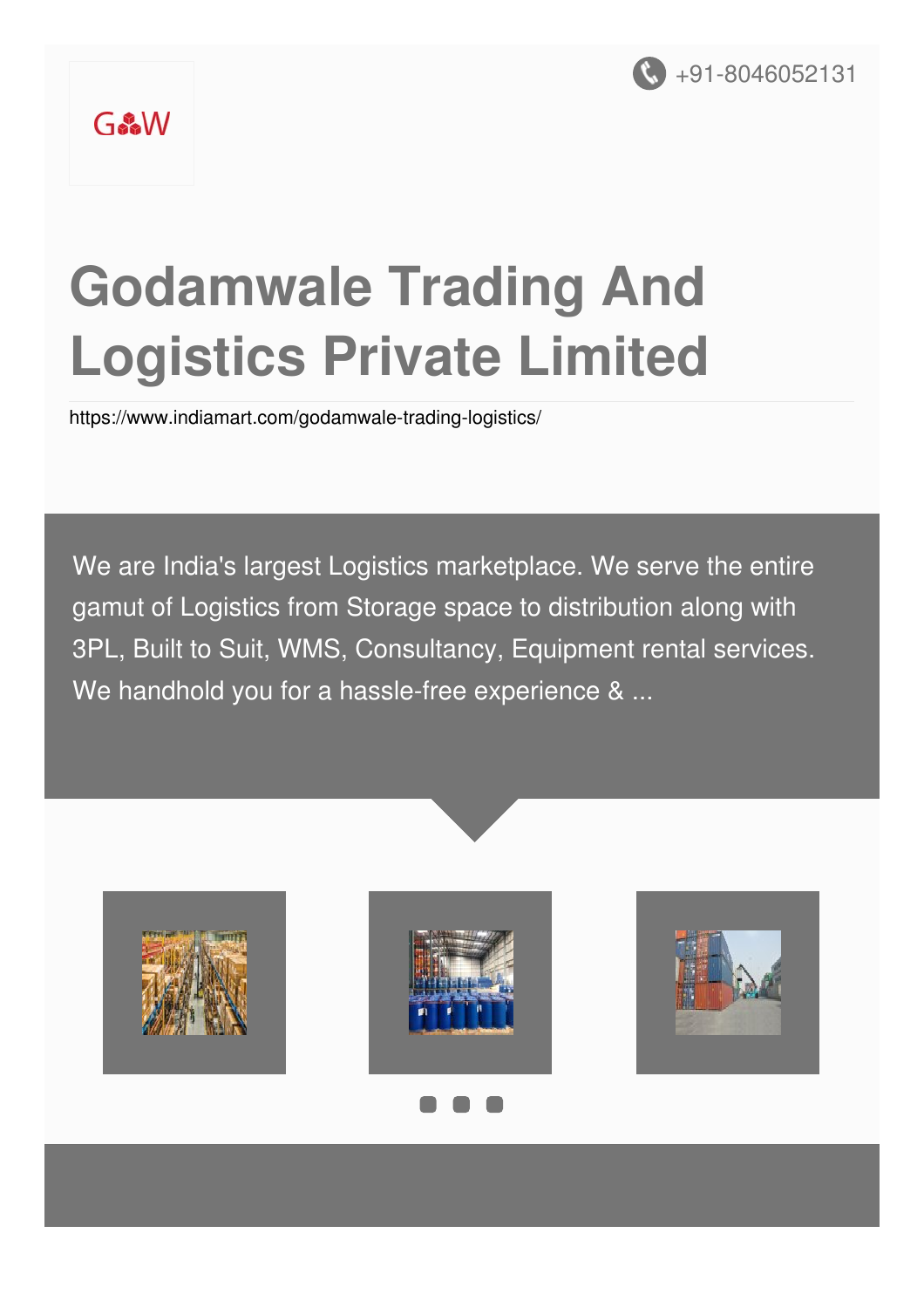#### About Us

We are India's largest Logistics marketplace. We serve the entire gamut of Logistics from Storage space to distribution along with 3PL, Built to Suit, WMS, Consultancy, Equipment rental services. We handhold you for a hassle-free experience & optimized solution.

Godamwale lets you choose, customize & create your own logistic solutions from India's largest network of Warehousing & other allied services.

#### **For more information, please visit**

<https://www.indiamart.com/godamwale-trading-logistics/profile.html>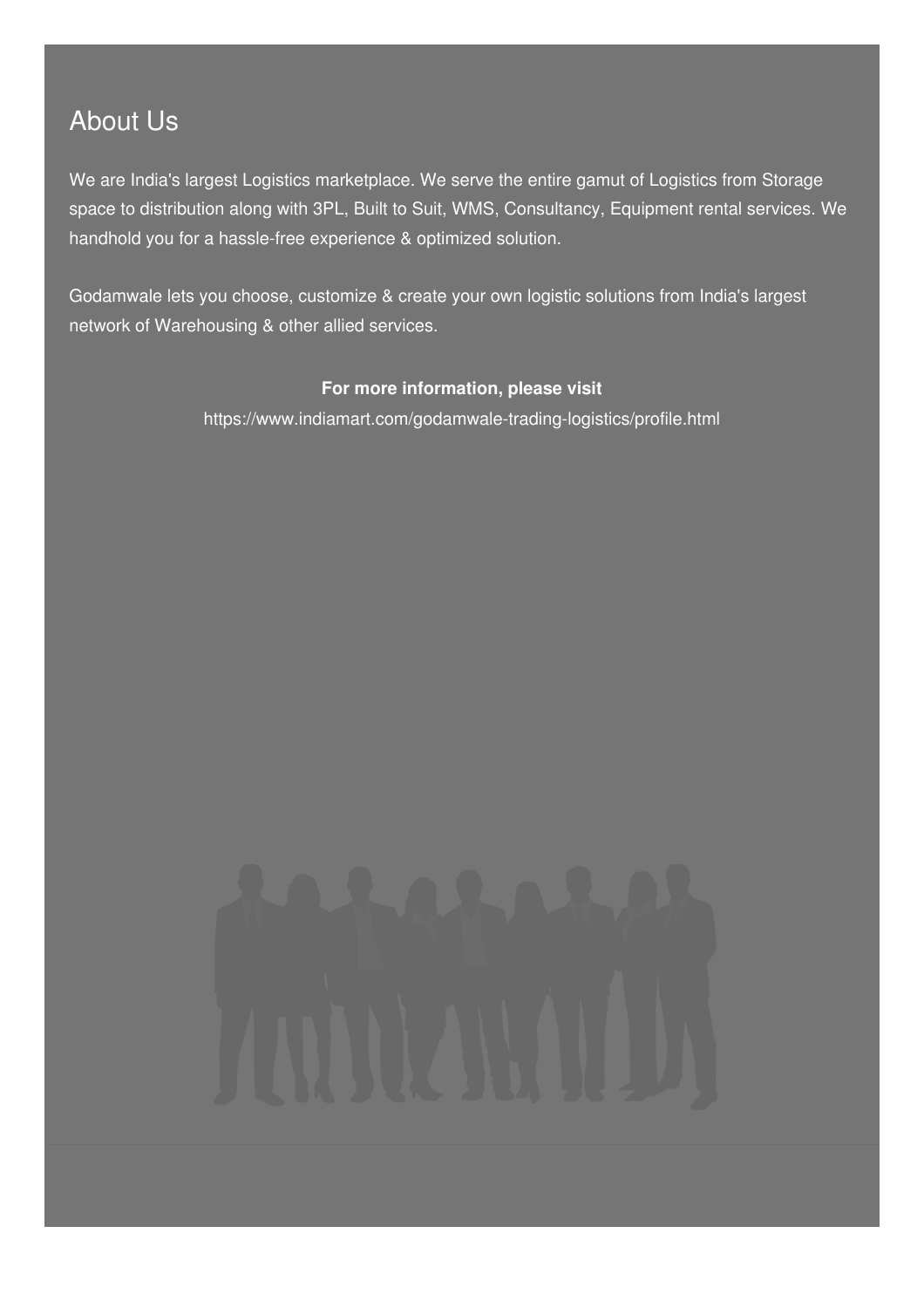#### **WAREHOUSING SERVICES**



**Pharmaceutical Warehouse** Service



3PL Warehousing Service



**Freight Warehousing Service** 



**Warehousing Management** Service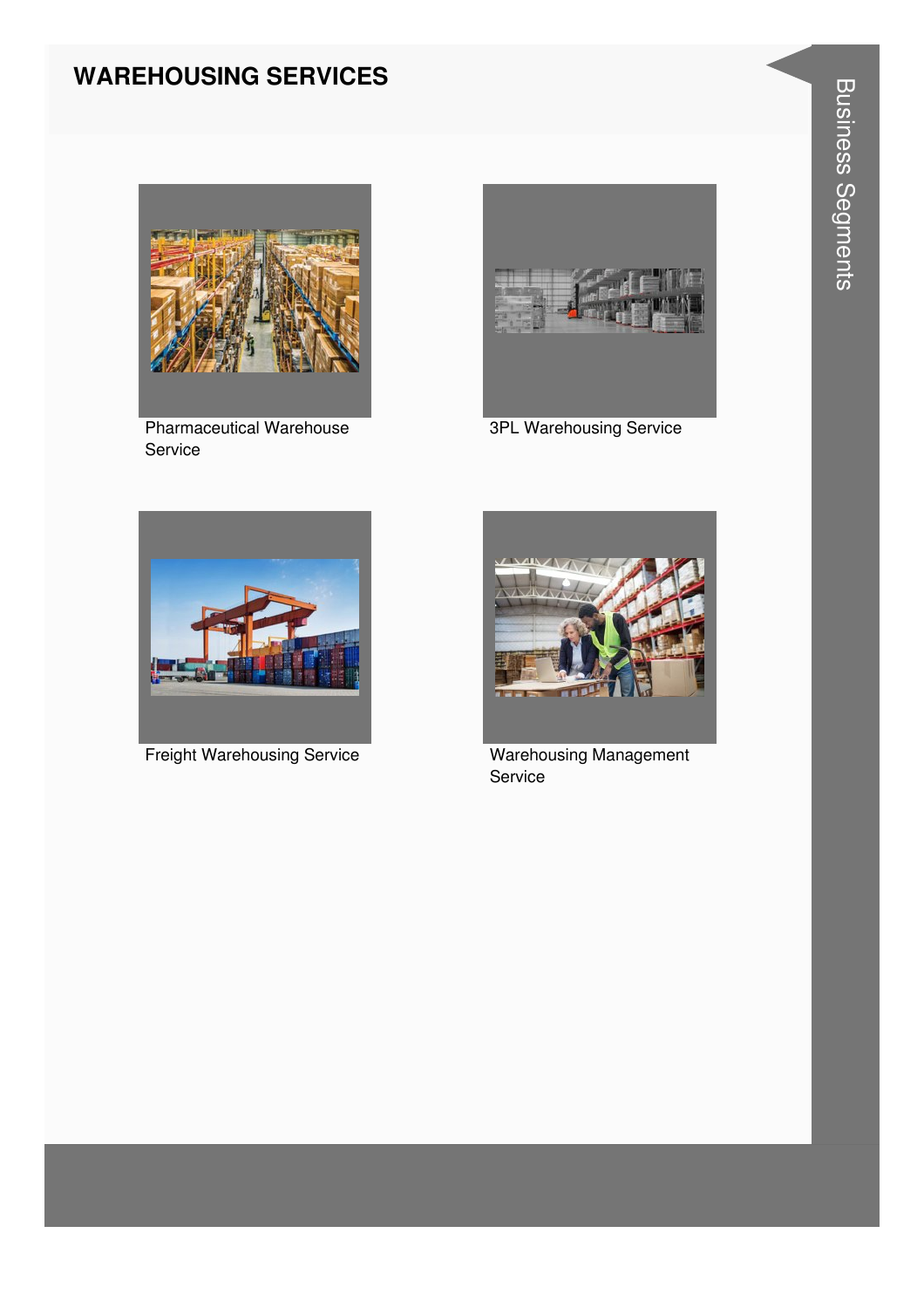#### **OTHER SERVICES:**



**Flexible Warehousing Service** 



**Chemical Storage Service** 



Household Goods Storage Service



**Container Handling Service**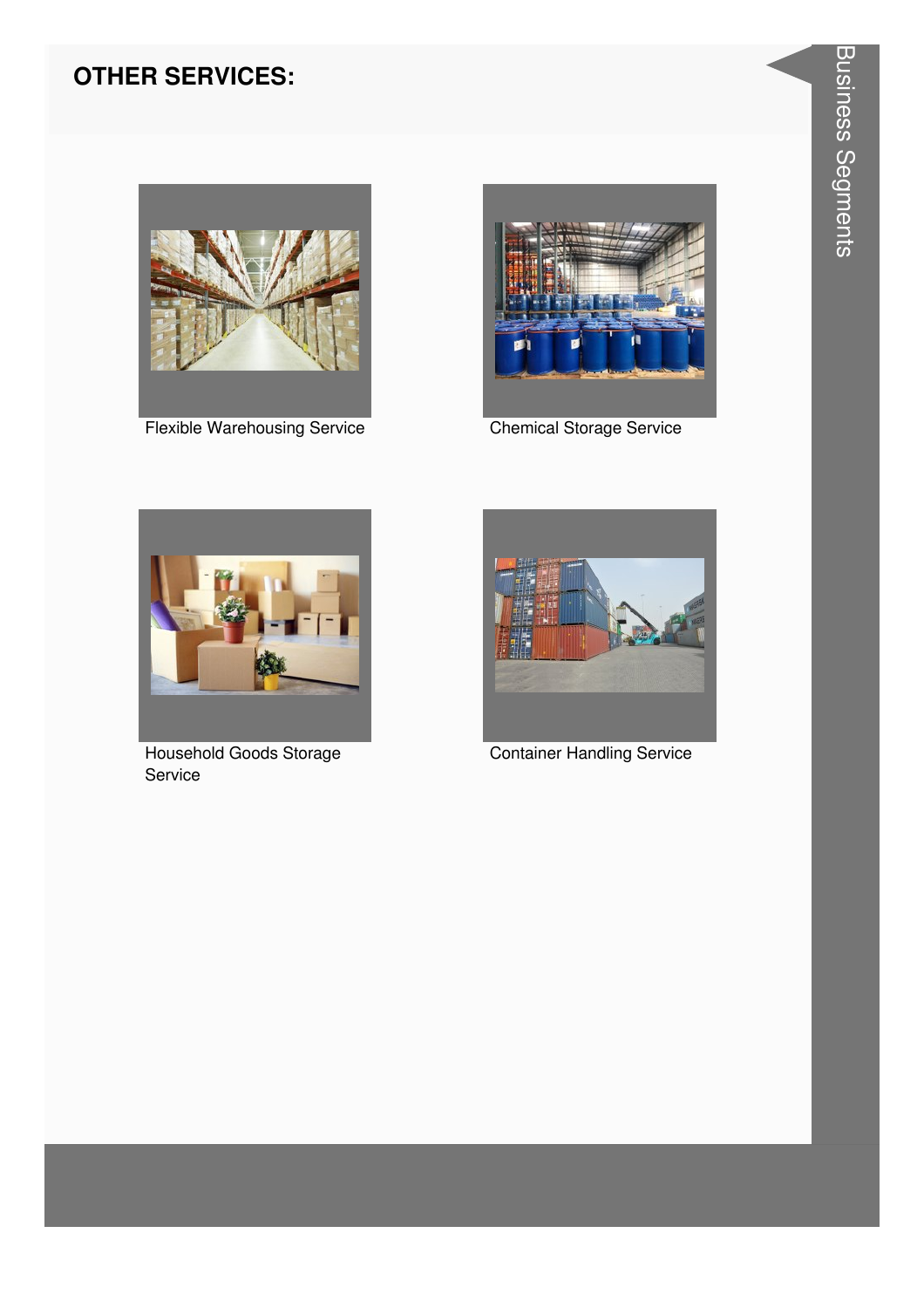#### **OTHER SERVICES:**



**CFS Handling Service** 



E-Commerce Fulfillment Service



**Inventory Management** Solutions



**Cold Chain Logistics Service**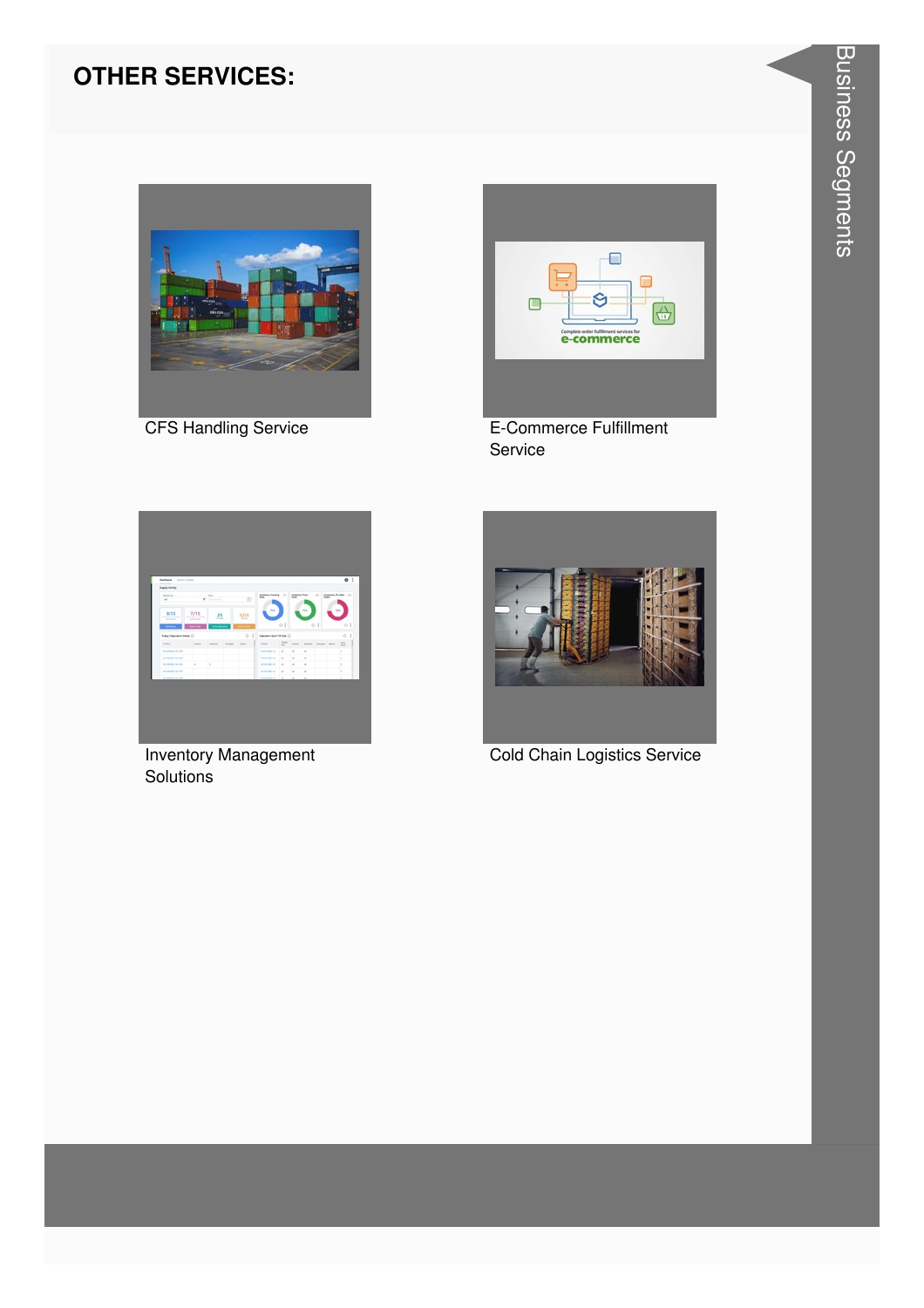## Factsheet

| Year of Establishment            | $\div$ 2016         |
|----------------------------------|---------------------|
| <b>Nature of Business</b>        | : Service Provider  |
| <b>Total Number of Employees</b> | $: 11$ to 25 People |